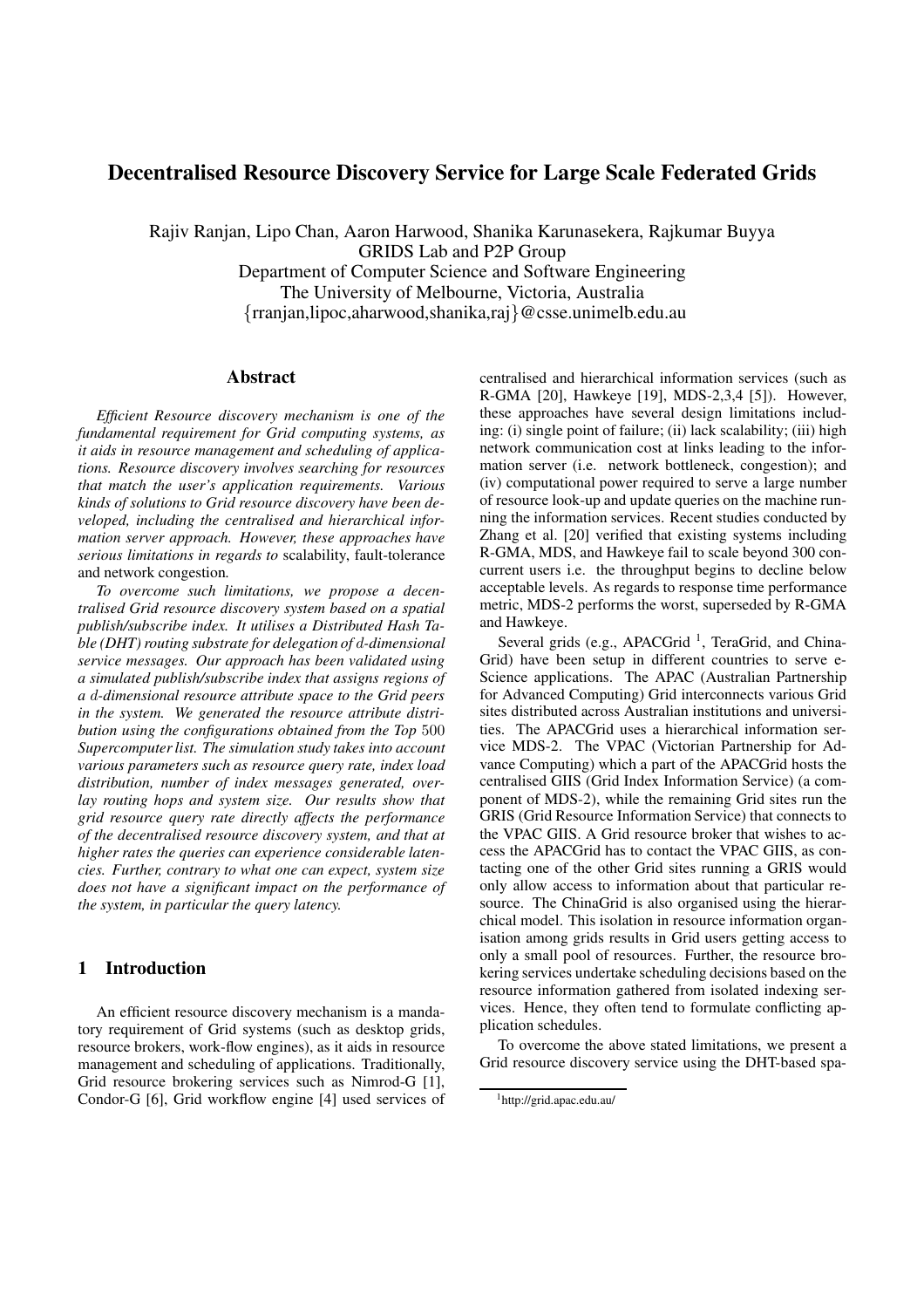

**Figure 1. Grid brokers and Grid sites with their Grid peer service and some of the hashings to the Chord ring. Dark dots are the Grid peers that are currently part of Chord based Grid network. Light dots are the publish/subscribe object posted by Grid sites and Grid brokering service.**

tial publish/subscribe index presented in [9]. The proposed Grid resource discovery service organises data by maintaining a logical d-dimensional publish/subscribe index over a network of distributed Grid brokers/Grid sites. Fig. 1 shows such a Grid computing environment organisation based on a decentralised resource discovery system. Thee Grid brokers create a Chord overlay [16], which collectively maintain the logical publish/subscribe index to facilitate a decentralised resource discovery process. Note that, basically any DHT could be utilised for routing of ddimensional index. Depending on the DHT (such as Pastry [13], CAN [12]) the complexity for routing table size, look-up, and peer join/leave would be different (refer to Table 1). But basically they all can support the proposed resource discovery service. We present more details about the publish/subscribe index in Section 3. Fig. 1 depicts the proposed resource discovery system involving Grid brokers and Grid sites (shown as dark coloured blocks on the Chord ring). Resource brokering services such as a Grid-Federation Agent (GFA) [11], Condor-G etc. issue a Resource Lookup Query (RLQ) by subscribing for a publication object that matches a user's application requirement. Grid resource providers update their resource status by publishing information at periodic intervals through a Resource Update Query (RUQ).

The main contributions of this work include: (i) extension of the DHTs with Grid resource discovery capability;

**Table 1. Summary of the complexity of structured P2P systems**

| DHT        | Routing ta-<br>ble size | Routing<br>com-<br>plexity | join/leave<br>overhead |
|------------|-------------------------|----------------------------|------------------------|
| Chord      | $O(\log n)$             | $O(\log n)$                | $O((\log n)^2)$        |
| Pastry     | $O(\log_b n)$           | $O(b \log_b n + b)$        | $O(\log n)$            |
| <b>CAN</b> | O(2 d)                  | $O(d \overline{n^{1/d}})$  | $O(2\ d)$              |
|            | Tapestry $O(\log_b n)$  | $O(b \log_b n + b)$        | $O(\log n)$            |

(ii) a decentralised Grid resource discovery system based on a spatial and peer-to-peer publish/subscribe index; and (iii) extensive simulations for evaluating the feasibility and performance of the proposed resource discovery system. We now summarise some of our findings:

- The Resource query rate i.e. RLQ and RUQ rate directly affects the performance of the decentralised resource discovery system. At higher rates, Grid resource queries can experience considerable latencies.
- Contrary to what one can expect, the system size does not have a significant impact on the performance of the system, in particular the query latency.

The rest of the paper is organized as follows. In section 2, we present a brief overview of a Grid resource brokering service model and its indexing requirement. Section 3 presents details about the underlying d-dimensional publish/subscribe index that we leverage for this work. In section 4, we summarise the average message and routing hop complexity involved with routing of RLQ/RUQ objects. Section 5 presents the simulation model that we utilise for evaluating the performance of Grid resource discovery system. In section 6, we present various experiments and discuss our results. Section 7 summarises current state of the art in resource discovery system design. We end this paper with summary and our future vision in Section 8.

## **2 Grid resource brokering service and queries**

#### **2.1 Grid System Model**

A Grid resource brokering service is one that performs: "scheduling of jobs across Grid resources such as computational clusters, parallel supercomputers, and desktop machines that belong to different administrative domains". Brokering in computational grids is facilitated by specialized Grid schedulers/brokers such as the Grid Federation Agent, Nimrod-G, Condor-G and workflow engine [4]. In general, a broker service requires two basic types of queries: (i) an RLQ, a query issued by a broker service to locate resources matching the user's application requirements; and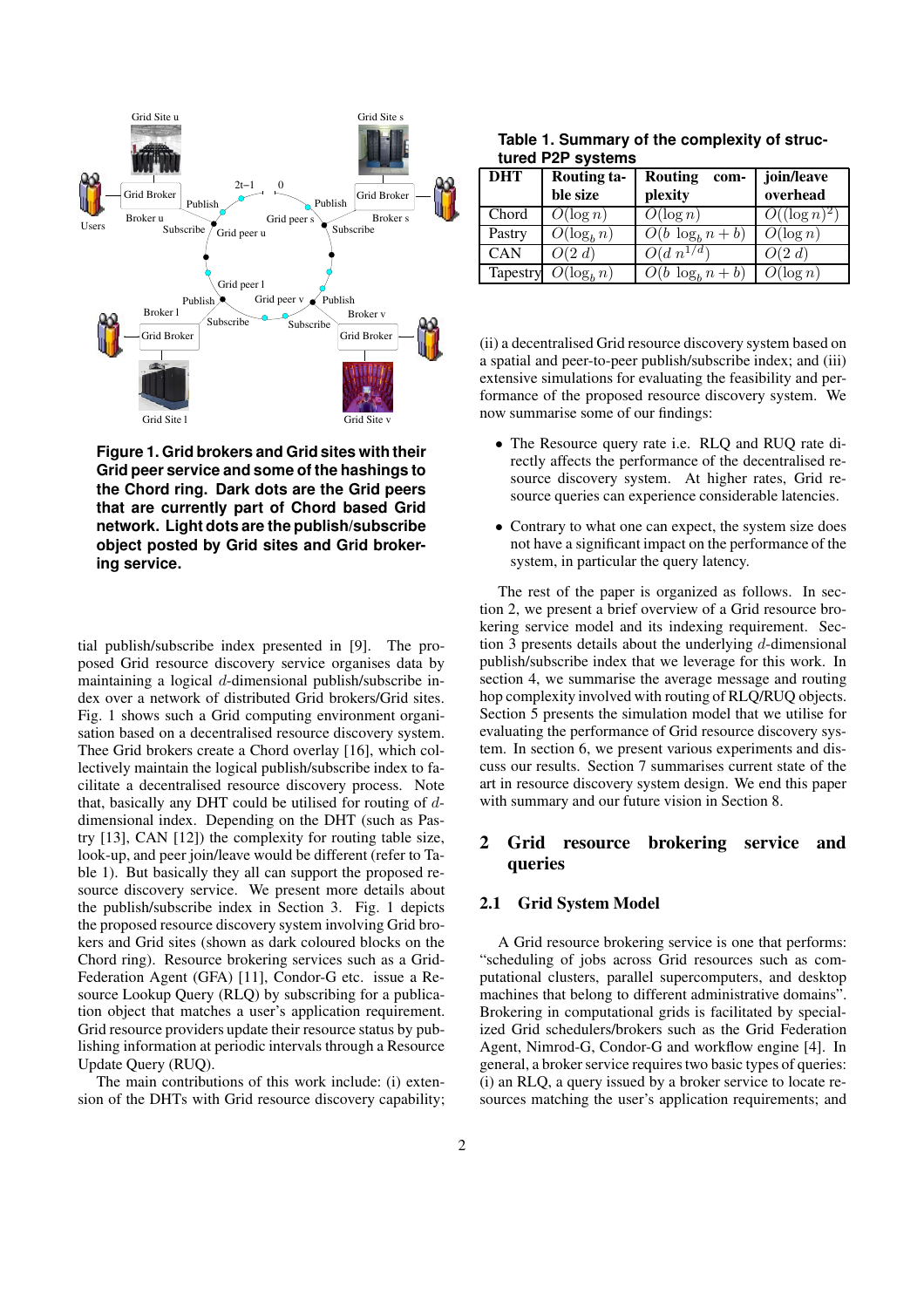(ii) an RUQ, is an update query sent to a resource discovery service by a Grid site owner about the underlying resource conditions. Since, a Grid resource is identified by more than one attribute, an RLQ or RUQ is always ddimensional. Further, both of these queries can specify different kinds of constraints on the attribute values. If a query specifies a fixed value for each attribute then it is referred to as a d*-dimensional Point Query* (DPQ). However, in case the query specifies a range of values for attributes, then it is referred to as a d*-dimensional Window Query* (DWQ) or a d*-dimensional Range Query* (DRQ). In database literature, a DWQ or an DRQ is also referred to as a *spatial range query*.

| Symbol                                                   | <b>Meaning</b>                                                                |  |  |
|----------------------------------------------------------|-------------------------------------------------------------------------------|--|--|
| $\boldsymbol{n}$                                         | number of Grid Federation Agents (GFAs)/peers in the Grid network.            |  |  |
| $c_i$                                                    | resource access cost at GFA $i$ .                                             |  |  |
| $p_i$                                                    | number of processors at GFA i.                                                |  |  |
| $u_{i,j}$                                                | $i^{th}$ user from $j^{th}$ GFA/resource.                                     |  |  |
| $J_{i,j,k}$                                              | <i>i</i> -th job from the <i>j</i> -th user of $k$ -th GFA.                   |  |  |
|                                                          | an RLQ for $J_{i,j,k}$ .                                                      |  |  |
| $\frac{r_{i,j,k}}{U_i}$                                  | an RUQ for the i-th GFA/peer/resource.                                        |  |  |
| $p_{i,j,k}$                                              | number of processor required by $J_{i,j,k}$ .                                 |  |  |
| $b_{i,j,k}$                                              | assigned budget to $J_{i,j,k}$ .                                              |  |  |
| $d_{i,j,k}$                                              | assigned deadline to $J_{i,j,k}$ .                                            |  |  |
| $\rho_i$                                                 | resource utilisation for resource at GFA i.                                   |  |  |
| $\boldsymbol{x}_i$                                       | processor architecture for resource at GFA i.                                 |  |  |
| $\phi_i$                                                 | operating system type for resource at GFA i.                                  |  |  |
| $\lambda^{in}$                                           | total incoming RLO/RUO arrival rate at a network queue i.                     |  |  |
| $\lambda^{out}$                                          | outgoing $RLQ/RUQ$ rate at a network queue $i$ .                              |  |  |
| $\mu$                                                    | average network queue service rate at a Grid peer i.                          |  |  |
| $\mu_r$                                                  | average query reply rate for index service at GFA/peer i.                     |  |  |
| dim                                                      | dimensionality or number of attributes in the Cartesian space.                |  |  |
| $\frac{\lambda^{in}_u}{\lambda^{in}_l} \ \lambda^{in}_a$ | incoming RUQ (publish) rate at a application service $i$ .                    |  |  |
|                                                          | incoming $RLQ$ (subscribe) rate at a application service $i$ .                |  |  |
|                                                          | incoming query rate at a Chord routing service $i$ from the local application |  |  |
|                                                          | service.                                                                      |  |  |
| $\overline{d}$                                           | number of dimensions for the CAN.                                             |  |  |
| $\boldsymbol{b}$                                         | base of the identifier space for Pastry.                                      |  |  |
| Κ                                                        | network queue size.                                                           |  |  |
| $\overline{M}$                                           | random variable denoting number of of messages generated in mapping an        |  |  |
|                                                          | RLQ or RUQ.                                                                   |  |  |
| T                                                        | random variable denoting number of disjoint query path undertaken in          |  |  |
|                                                          | mapping an RLQ or RUQ.                                                        |  |  |
| $\overline{\lambda^{in}_{index}}$                        | incoming index query rate at a application service $i$ from its local Chord   |  |  |
|                                                          | routing service.                                                              |  |  |

In this paper, we consider a Grid system model that aggregates distributed resource brokering and allocation services [11] as part of a generalised resource sharing environment, which is referred to as the *Grid-Federation*. The Grid brokering model aggregates topologically and administratively separated computational Grid resources such as clusters, supercomputers, and desktops. Resource brokering, indexing and allocation in the Grid-Federation is facilitated by a new Resource Management System (RMS) known as the Grid Federation Agent (GFA). More details about general Grid-Federation brokering, and the resource owner's local resource allocation services can be found in the articles [11].

In general, compute Grid resources have two types of at-

tributes: (i) static attributes–such as the type of operating system installed, network bandwidth (both Local Area Network (LAN) and Wide Area Network (WAN) interconnection), processor speed and storage capacity (including physical and secondary memory); and (ii) dynamic attributes– such as processor utilization, physical memory utilization, free secondary memory size, current usage price and network bandwidth utilization.

Every GFA in the federation publishes its local resource information with the decentralised resource discovery system. An RUQ or a publish object consists of a resource description  $R_i$ , for a cluster i. Refer to Table- 2 for the notations and model parameters that we use in rest of the paper.  $R_i$  includes information about the CPU architecture, number of processors, RAM size, secondary storage size, operating system type, resource usage cost etc. In this work,  $R_i = (p_i, x_i, \mu_i, \phi_i, \rho_i, c_i)$  which includes the number of processors,  $p_i$ , processor architecture,  $x_i$ , their speed,  $\mu_i$ , their utilization,  $\rho_i$ , installed operating system type,  $\phi_i$ , and a cost  $c_i$  for using that resource, configured by the site owner. A site owner charges  $c_i$  per unit time or per unit of million instructions (MI) executed, e.g. per 1000 MI. A GFA publishes the  $R_i$  into distributed resource discovery system by encapsulating it into an RUQ object,  $U_i$ .

A job in the Grid-Federation system is written as  $J_{i,j,k}$ , to represent the  $i$ -th job from the  $j$ -th user of the  $k$ -th resource. A job specification consists of the number of processors required,  $p_{i,j,k}$ , processor architecture,  $x_{i,j,k}$ , the job length,  $l_{i,j,k}$  (in terms of instructions), the budget,  $b_{i,j,k}$ , the deadline or maximum delay,  $d_{i,j,k}$ , and operating system required,  $\varphi_{i,j,k}$ . A GFA aggregates these job characteristics including  $p_{i,j,k}$ ,  $x_{i,j,k}$ ,  $\varphi_{i,j,k}$  with a constraint on maximum speed, cost and resource utilization into an RLQ object,  $r_{i,j,k}$  and sends it as a subscription object to the resource discovery system. More details about the job model can be found in the paper [11].

## **2.2 An Example RUQ and RLQ**

Every GFA periodically sends an RUQ to the distributed resource discovery system. The publish, or resource update object includes a resource description set  $R_i$ :

*Publish: Total-Processors= 100 && Processor-Arch="pentium" && Processor-Speed= 2 GHz && Operating-System = Linux && Utilization= 80 && Access-Cost=1 Dollar/min*.

Note that, the above RUQ is a DPQ. However, an RUQ can also be compiled as a DRQ depending on a Grid site configuration. As jobs arrive the GFAs (on behalf of the Grid-Federation users) issue an RLQ to the distributed resource discovery system to acquire information about active resource providers in the system. An RLQ has the following semantics: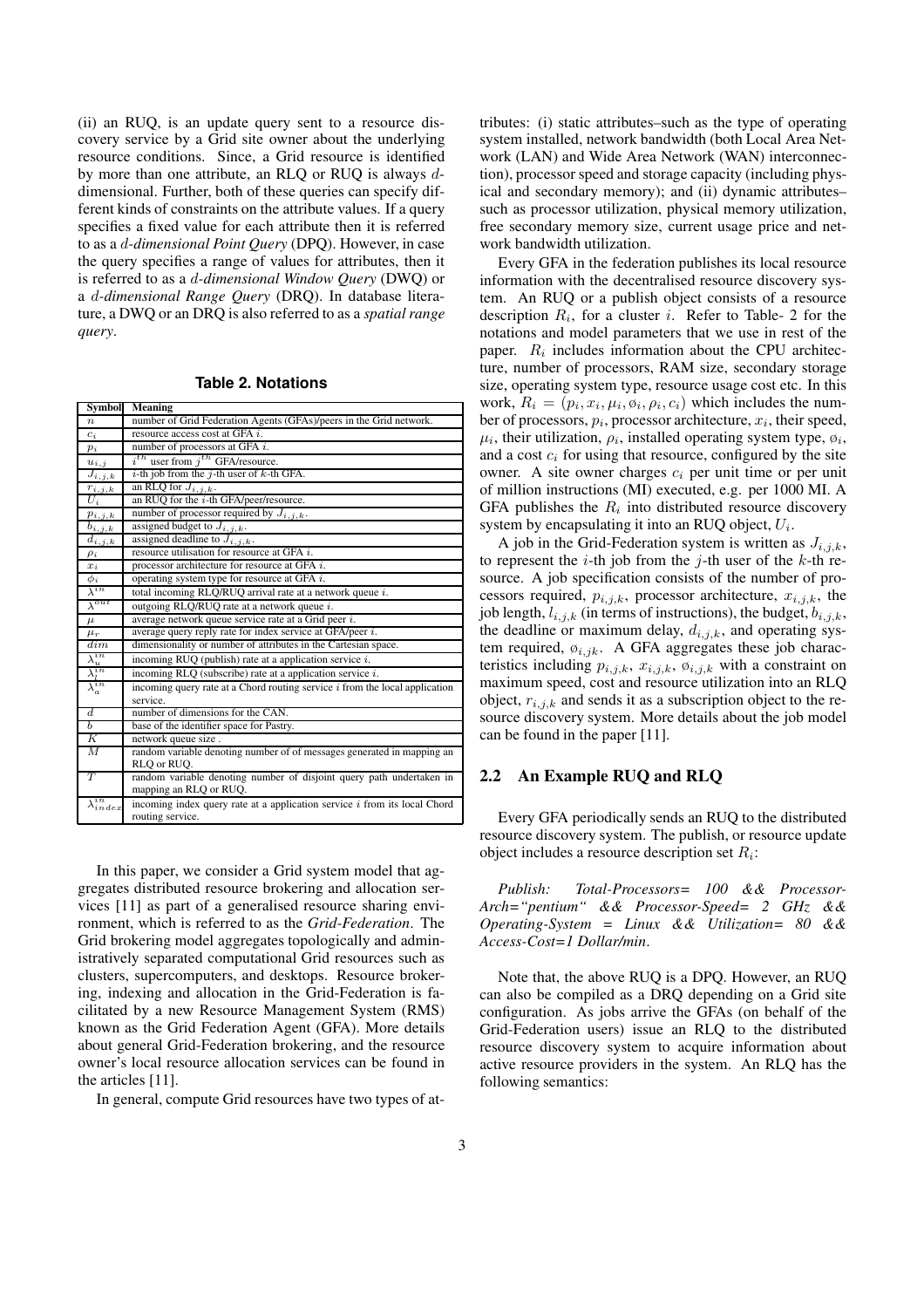*Subscribe: Total-Processors* ≥ *70 && Processor-Arch="pentium" && 2 GHz* ≤ *Processor-Speed* ≤ *5GHz && Operating-System = Solaris && 0.0* ≤ *Utilization* ≤ *90 && 0 Dollar/min* ≤ *Access-Cost* ≤ *5 Dollar/min* .

# **3 P2P-Based Spatial Publish/Subscribe Index**

In this section, we describe the features of the P2P-based publish/subscribe index that we utilise for our Grid resource discovery system. Providing background work and details on this topic is beyond the scope of this paper; here we only give a high level picture.

In this work, we utilise the spatial publish/subscribe index proposed in the work [9]. The publish/subscribe index uses a logical d-dimensional domain space for mapping subscription and publication objects. The MX-CIF Quadtree spatial hashing technique [14] is used to hash the logical d-dimensional index onto a DHT network.

The publish/subscribe index utilises a content-based approach. It builds a d-dimensional cartesian space based on the Grid resource attributes, where each attribute represents a single dimension. The logical d-dimensional index assigns regions of space to the Grid peers in the resource discovery system. If a Grid peer is assigned a region (cell) in the d-dimensional space, then it is responsible for handling all the activities related to the RLQs and RUQs associated with the region. More details on this spatial hashing technique can be found in the article [17].

The cartesian space has a tree structure due to two types of division process, explained as follows:

# **3.1 Minimum division**  $(f_{min})$

This process divides the cartesian space into multiple index cells when the d-dimensional publish/subscribe index is first created. The cells resulted from this process remain constant throughout the life of the publish/subscribe domain and serve as entry points for subsequent RLQ (subscribe) and RUQ (publish) processes. The number of cells produced at the minimum division level is always equal to  $(f_{min})^{dim}$ , where  $dim$  is dimensionality of the cartesian space. Every Grid peer in the network has basic information about the cartesian space coordinate values, dimensions and minimum division level.

## **3.2 Load division**

This process is performed by the cells (at  $f_{min}$ ) when their storage capacities are undermined by heavy RLQ workload. An overloaded cell subdivides itself to produce multiple child cells, which collectively undertake the workload. This is a dynamic process that is repeated by the child cells, if they also become overloaded. This growing process introduces the parent-child relationship, where a cell at level *m* is always a child of a particular cell at level *m-1*. To minimise the amount of information that needs to be known by the cells for correct routing, the parent-child relationship is limited at one level. It means that every cell only has a direct relationship with its child cells. Note that, the maximum depth  $(f_{max})$  of the distributed index tree is curbed by constraining the load division process after a certain number of executions. Although such a constraint provides controllable performance benefits, it may lead to query loadimbalance in some cases.

## **3.3 Query mapping.**

This action involves the identification of the cells in the cartesian space to map an RLQ or RUQ. For mapping RLQs, the search strategy depends whether it is a DPQ or DRQ. For a DPQ type RLQ, the mapping is straight forward since every point is mapped to only one cell in the cartesian space. For a DRQ type RLQ, mapping is not always singular because a range look-up can cross more than one cell. To avoid mapping a range RLQ to all the cells that it crosses (which can create many unnecessary duplicates) a mapping strategy based on diagonal hyperplane of the cartesian space is utilised. This mapping involves feeding an RLQ candidate index cells as inputs into a mapping function,  $F_{map}$ . This function returns the IDs of index cells to which given RLQ should be mapped (refer to Algorithm 1). Spatial hashing is performed on these IDs (which returns keys for Chord space) to identify the current Grid peers responsible for managing the given keys. A Grid peer service use the index cell(s) currently assigned to it and a set of known base index cells obtained at initialisation as the candidate index cells.

Similarly, the RUQ/publish process also involves the identification of the cell in the cartesian space using the same algorithm. An RUQ is always associated with an event region and all cells that fall fully or partially within the event region will be selected to receive the corresponding RUQ. The calculation of an event region is also based upon the diagonal hyperplane of the cartesian space.

**Algorithm 1** Subscribing or publishing

- 1: *index cell(s)* =  $F_{man}(candidate\ index\ cells, subscription)$ or publication)
- 2: **if** *index cell* is not null **then**
- 3: *ID* = spatial hash(*index cell*)
- 4: **end if**
- 5: Lookup *Grid peer* through Chord routing network based on *ID*, to either store the subscription or match the publication to stored subscriptions.

## **3.4 Query routing.**

Using the query mapping policies, the resource discovery service searches for a cell (from minimum division) in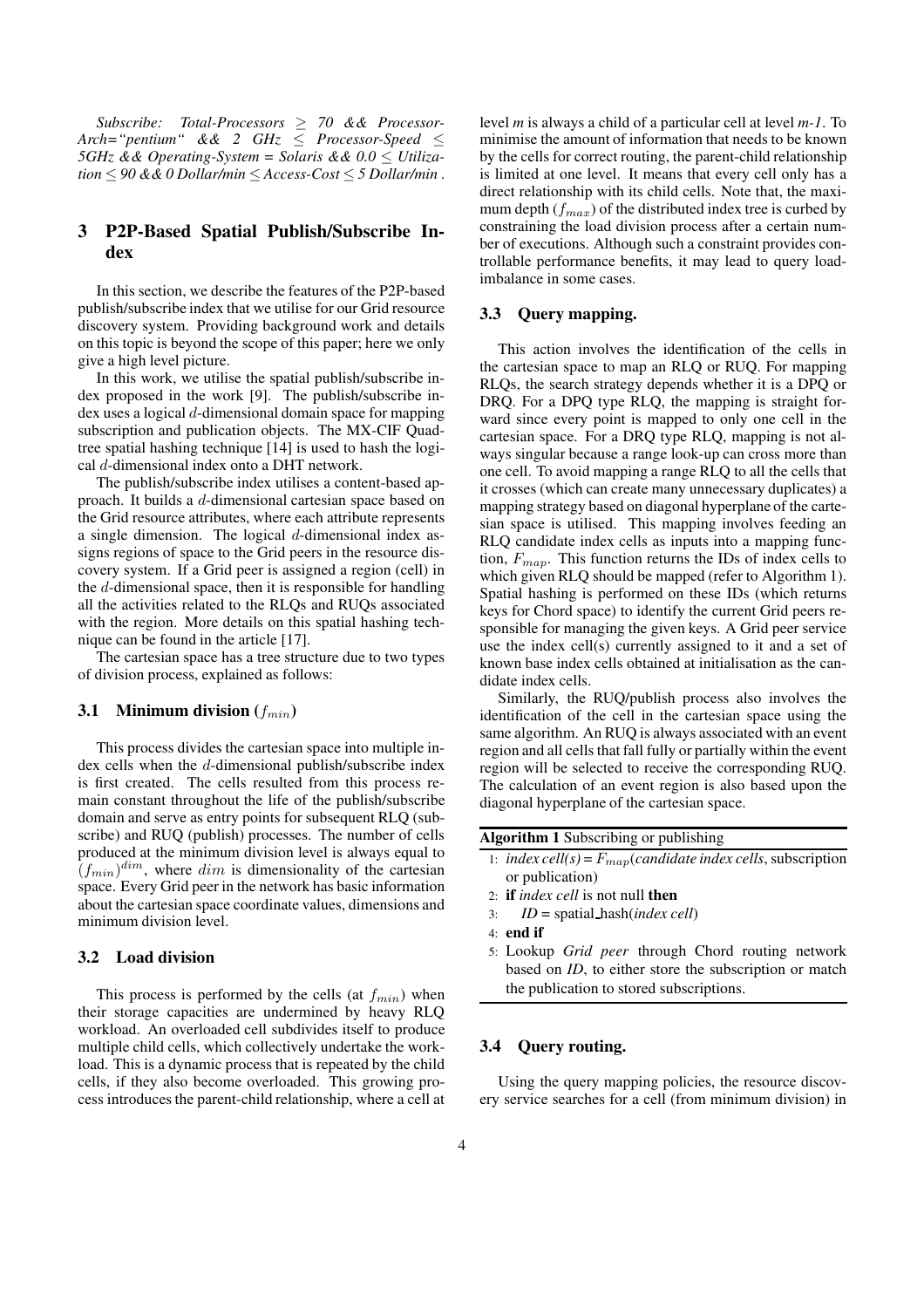the cartesian space that overlaps with area sought by an RLQ. When this cell is found, the service starts the RLQ mapping process by contacting the peer (in the network) that owns the cell. When the cell receives an RLQ, two cases are considered:

- In the first case, the cell has undergone a load division process and it routes the RLQ to the child cell that is responsible for the region in which the RLQ is mapped.
- In the second case, the cell has not undergone any load division process. Hence, there will be no further routing and the cell keeps the RLQ for future event notification.

# **4 Message complexity and routing hop analysis**

In this section, the complexity analysis for message and routing hop is presented. We denote the number of messages generated in mapping a DRQ by a random variable  $M$ . The distribution of  $M$  is function of the problem parameters including query size, dimensionality of search space, query rate, division threshold and data distribution. As the dimensionality increases, the order of the tree increases and each tree node has more children. If the height of the tree is kept constant, then increasing the cartesian space dimensions does not increase the maximum hop length. However, constraining the maximum height of the tree, may lead to load imbalance at some Grid peers. Note that, the derivation presented in this paper assumes that the Chord method is used for delegation of service messages in the network.

Essentially, a control point at the  $f_{min}$  level of the logical d-dimensional cartesian space can be reached in  $\Theta(\log n)$  routing hops with high probability (using the Chord method). Since each Grid peer at  $f_{min}$  level of the index tree controls its division with the child cells, therefore every control point owner can maintain a cache of IP address for its child cells. The child cells are created as a result of dynamic load division process. Hence, the number of routing hops required to delegate an index message beyond the  $f_{min}$  reduces to  $O(1)$ .

Based on above discussion, in order to compute the worst case message lookup and routing complexity one additional random variable  $T$  is considered.  $T$  denotes the number of disjoint query path undertaken in mapping an RLQ or RUQ. In the worst case, every disjoint query ends up at the maximum allowed depth of the tree i.e.  $f_{max}$ . Hence every disjoint path would undertake  $\Theta(\log n+f_{max}-f_{min})$  routing hops with high probability. Hence, the expected value of  $M$  is given by:

$$
E[M] = \Theta(E[T] \times (\log n + f_{max} - f_{min}))
$$



**Figure 2. Network Message queueing model at a Grid peer** i

# **5 Simulation Model**

In our message queueing model, a Grid peer node (through its Chord routing service) is connected to an outgoing message queue and an incoming link from the Internet (as shown in Fig. 2). The network messages delivered through the incoming link (effectively coming from other Grid peers in the overlay) are processed as soon as they arrive. Further, the Chord routing service receives messages from the local publish/subscribe index service. Similarly, these messages are processed as soon as they arrive at the Chord routing service. After processing, Chord routing service queues the message in the local outgoing queue. Basically, this queue models the network latencies that a message encounters as it is transferred from one Chord routing service to another on the overlay. Once a message leaves an outgoing queue it is directly delivered to a Chord routing service through the incoming link. The distributions for the delays (including queueing and processing) encountered in an outgoing queue are given by the M/M/1/K [2] queue steady state probabilities.

### **6 Experimental evaluation**

In this section, we perform simulations to capture the interplay among various Grid resource query and P2P network parameters and their contribution to the overall performance of Grid resource discovery system.

### **6.1 Experimental setup**

We start by describing the test environment setup.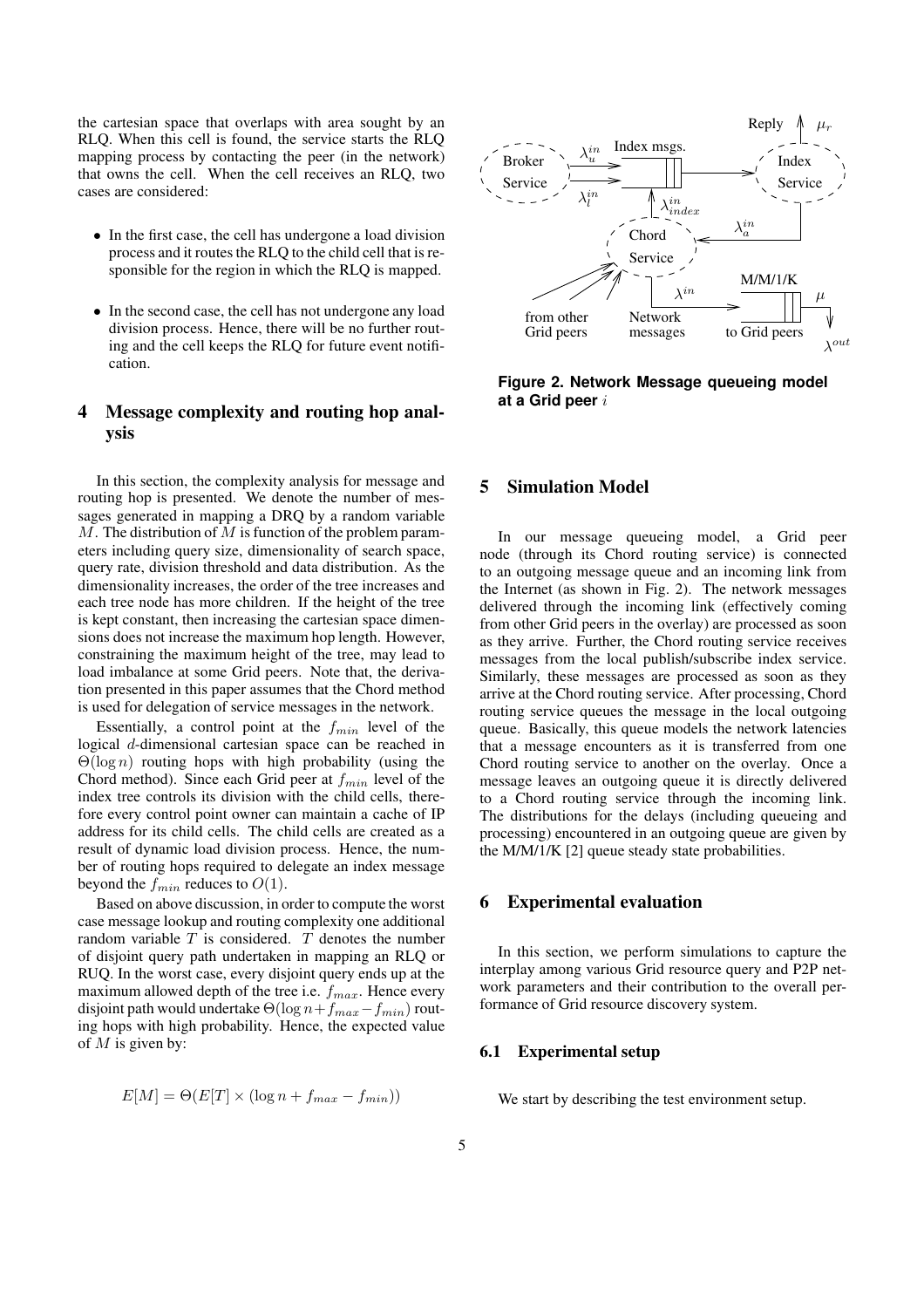#### **6.1.1 Broker network simulation:**

Our simulation infrastructure was modeled by combining two discrete event simulators namely *GridSim* [3], and *PlanetSim* [7]. GridSim offers a concrete base framework for simulation of different kinds of heterogeneous resources, services and application types. PlanetSim is an event-based overlay network simulator. It can simulate both unstructured and structured overlays.

#### **6.1.2 Simulation configuration**

This section explains the distributions for simulation parameters.

**Network configuration:** The experiments were conducted using a 32 bit Chord overlay i.e. 32 bit node and key ids. The network size,  $n$ , was fixed at 128 broker nodes/Grid sites for Exp-1. In Exp-2, the system size is scaled from 100 to 500 in steps of 100. The network queue message processing rate,  $\mu$ , at a Grid peer was fixed at 500 messages per second. We vary the value for network message queue size,  $K$ , as  $10^2$ ,  $10^3$ , and  $10^4$  in Exp-1. While in Exp-2, we fixed  $K$  to  $10^4$ . In Exp-2 we basically simulate a large message queue size such that no message is dropped by the resource discovery system. All the broker nodes/Grid peer join the system at the same time, stabilise their finger tables and initialize their logical index space. Over the simulation period, we do not consider a Grid peer join or leave activity.

**Query rate configuration:** We vary the RLQ rate,  $\lambda_i^{in}$ , and RUQ rate,  $\lambda_u^{in}$ , from 1 to 100 queries per simulation second. At every step the RLQ rate is always equal to the RUQ rate. In Exp-2, the RLQ and RUQ rate are fixed at 1 query per second for different system sizes.

**Publish/subscribe index configuration:** The minimum division,  $f_{min}$  of the logical d-dimensional publish/subscribe index was set to 3, while the maximum height of the index tree,  $f_{max}$ , was also limited to 3. This means we basically do not allow the partitioning of index space beyond the  $f_{min}$  level. In this case, a cell at a minimum division level does not undergo any further division. Hence, no RLQ/RUQ object is stored beyond the  $f_{min}$  level. The index space resembles a Grid-like structure where each index cell is randomly hashed to a Grid peer based on its control point value. The publish/subscribe cartesian space had 6 dimensions including number of processors,  $p_i$ , resource access cost,  $c_i$ , processor speed,  $m_i$ , processor utilisation,  $\rho_i$ , processor architecture,  $x_i$ , and operating system type,  $\phi_i$ . Hence, this configuration resulted to  $729(3^6)$  Grid index cells at the  $f_{min}$  level. On an average, 7 index cells are hashed to a Grid peer in a network comprising of 128 Grid sites.

**Indexed data distribution:** We generated an uniform

resource type distribution using the resource configuration obtained from the Top  $500$  Supercomputer list  $2$ . The list included 22 distinct processor types, so in our simulated Grid resource index space, the probability of occurrence of a particular processor type is 1/22. We utilised the resource attributes including processor architecture, its number, its speed, and installed operating system from the Supercomputer list. The values for  $c_i$  and  $\rho_i$  were fabricated. The values for  $c_i$  and  $\rho_i$  were uniformly distributed over the interval [0, 10] and [5, 80] respectively. Every RLQ was constrained such that it always subscribed for the operating system type, processor architecture, maximum number of processors required which was also available on the local site. An RLQ is thrashed from the system, once it matches with an RUQ. Following this, a match event notification is sent to the concerned broker service. A load of 200 RLQ and 200 RUQ objects is injected into the resource discovery system by a broker service over the simulation period during Exp-1. While in case of Exp-2 we configured a broker service to inject only 50 RLQ and 50 RUQ objects.

#### **6.2 Effect of query rate**

We identified six metrics to measure the RLQ/RUQ query performance including latency, % of successful RLQs, response time, routing hops, total number of messages generated for mapping RLQs/RUQs, and the total number of messages in the system over the simulation period. Measurements for parameters including latency, response time, routing hops is averaged over all the broker service in the system. While the measurements for the remaining parameters are computed by summing up their values across the broker services.

Fig. 3 and Fig. 4 show the plots for these parameters with an increasing query rate across the system. Fig. 3(a) shows results for the average RLQs/RUQs latency, Fig. 3(b) shows results for the  $\%$  of successful RLQs and Fig. 3(c) shows the average response time for the RLQs across the system. These measurements were conducted for different values of network message buffer capacity i.e. K. Results show that for lower values of K (i.e.  $10^2$ ,  $10^3$ ) network drops significant number of messages (refer to Fig.  $4(a)$ ). Fig.  $4(a)$ shows total number of messages generated in the system over the simulation period for different query rates and message queue sizes. Hence, for these message queue sizes successful RLQs/RUQs encounter compratively lower traffic hence leading to almost same latency (refer to Fig. 3(a)) and response time (refer to Fig. 3(c)). But the downside of this is that at higher rates significantly larger number RLQs are dropped by the system (refer to Fig. 3(b)). However, this is not true for the case when the network has higher buffering capability (i.e.  $K = 10<sup>4</sup>$ ), in this case the messages encounter significantly more traffic thus worsening the queuing and processing delays. Second, with a larger

<sup>2</sup>Top 500 Supercomputer List, http://www.top500.org/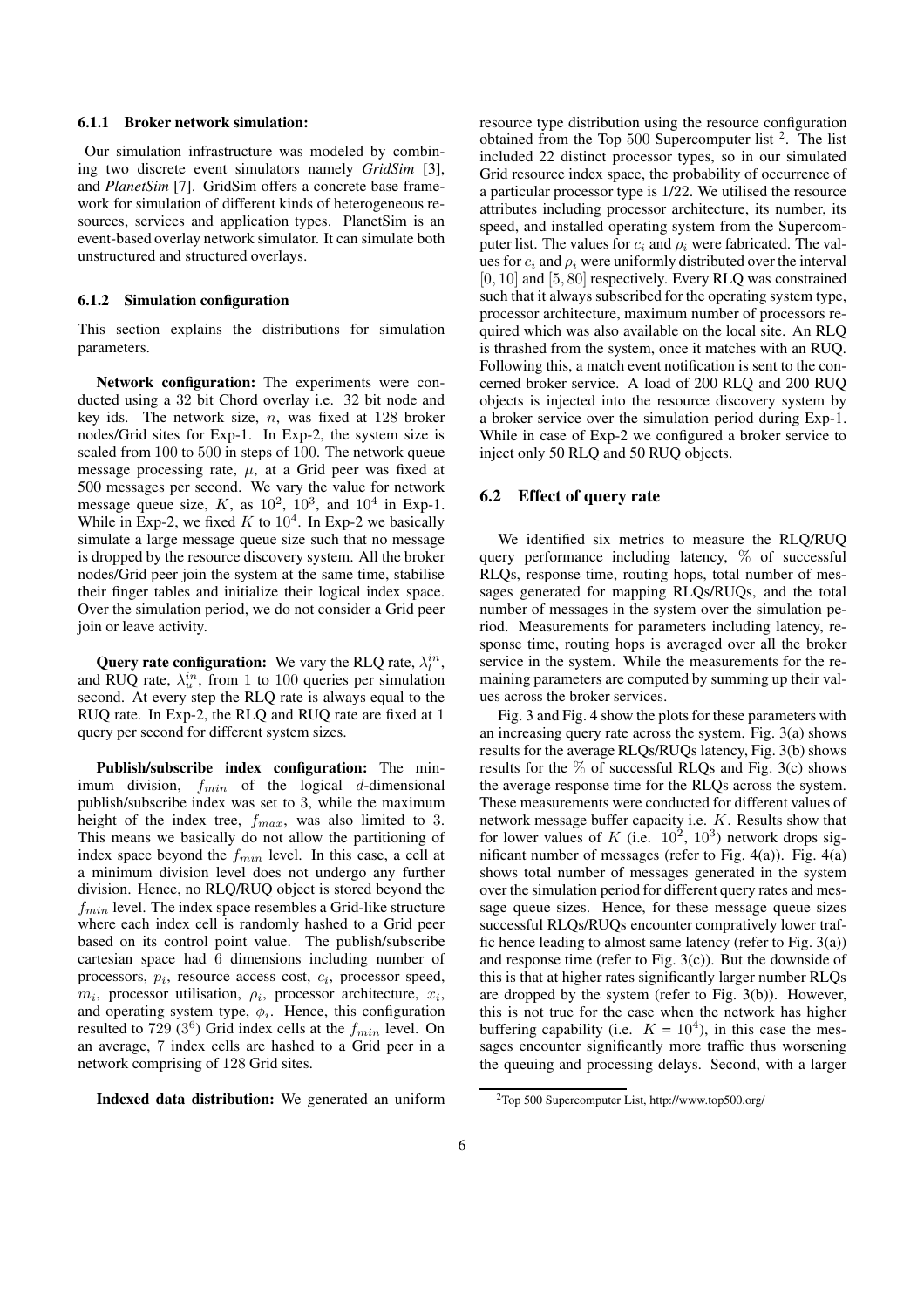

(a) query rate (RLQ + RUQ) (per sec) vs. (b) query rate (RLQ + RUQ) (per sec) vs % of (c) query rate (RLQ + RUQ) (per sec) vs relookup latency (secs) successful RLQs sponse time (secs)

**Figure 3. Simulation: Effect of query rate**



(a) query rate (RLQ + RUQ) (per sec) vs mes-(b) query rate (RLQ + RUQ) (per sec) vs. rout-(c) query rate (RLQ + RUQ) (per sec) vs. message count ing hops sage count

**Figure 4. Simulation: Effect of query rate**



**Figure 5. Simulation: Effect of system size**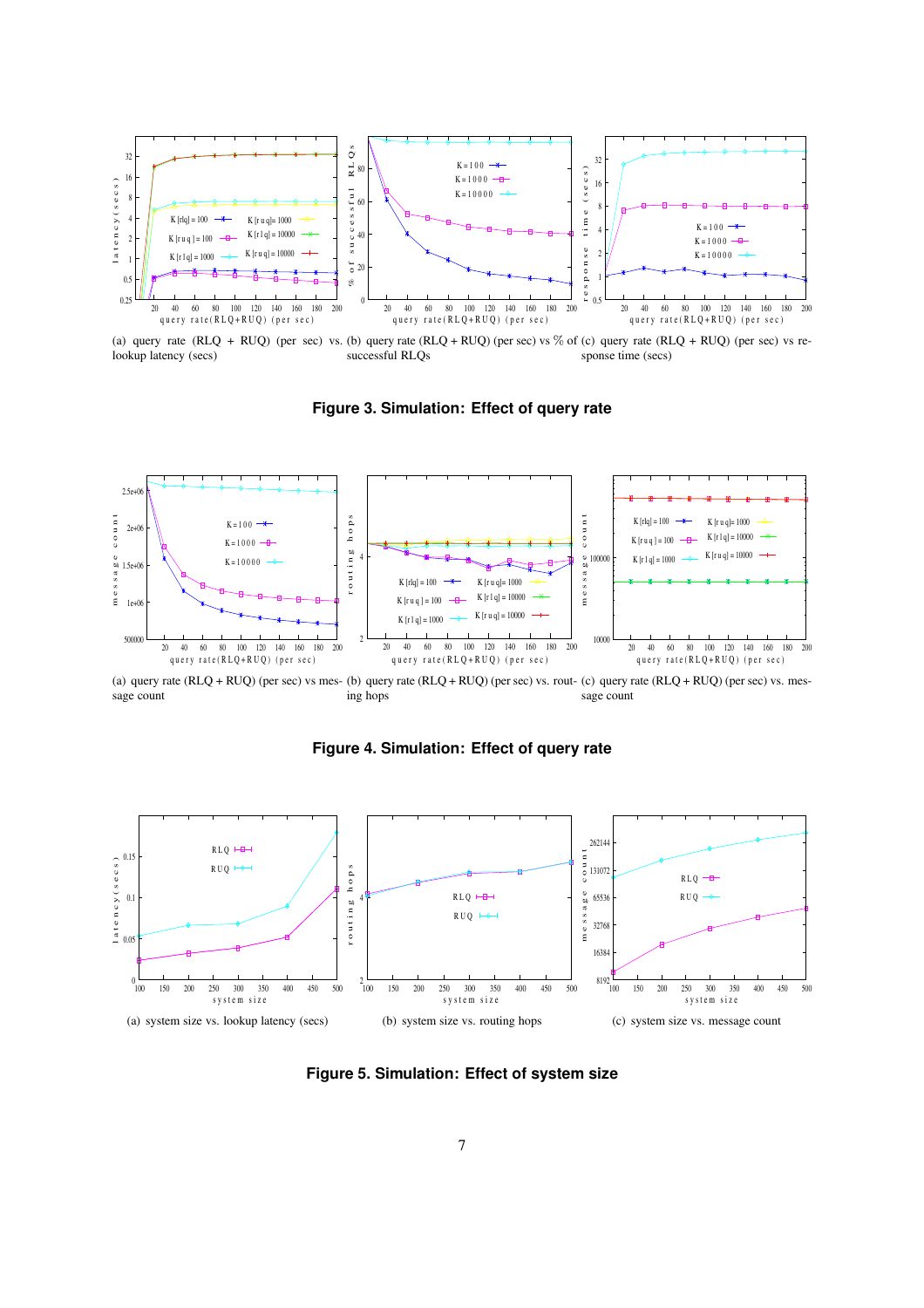message queue size system experiences much higher query success rates (refer to Fig. 3(b)).

Our results state that the average number of routing hops for RLQs and RUQs remain constant irrespective of the query rate in the system (refer to Fig. 4(b)). The main reason for this is the same value for both the index tree depth parameters i.e.  $f_{min}=f_{max}$ . Thus, we do not allow the partition of index cell or load distribution between Grid peers beyond  $f_{min}$ . With different query rates the height of the distributed index tree remained constant, hence leading to a similar number of routing hops. Fig. 4(c) shows the results for the total number of messages generated in the system for all RLQs/RUQs. As expected the number of messages generated for the RLQs/RUQs remained constant since the data distribution was same for all query rates.

Thus it is evident that at higher query rates, the messages experience greater queuing and processing delays. This can be directly observed in the RLQ/RUQ latencies which have significantly larger values at moderately higher query rates. Further, resource discovery system performance is directly governed by the underlying network's message processing capability.

#### **6.3 Effect of system size**

In our second experiment, we examine the resource discovery system's scalability in terms of the number of participating Grid sites. We used the same resource distribution as before, but scaled it such that the probability of occurrences of particular resource types remained constant. We started from a system size of 100 and increased it till 500. Fig. 5(a) shows the growth of the RLQ/RUQ latency as a function of increasing Grid network size. As expected, the query latencies do not increase significantly, because the growth rate of latency is a logarithmic function of the Grid network size n. That is on average an RLQ or RUQ encounters  $\Theta(\log n)$  Grid peers before being finally mapped. Similarly, in Fig. 5(b) we observed that the number of routing hops undertaken RLQ/RUQ increased slightly with the system size. At the system size of 100, the RLQs/RUQs undertook 4.12 routing hops on an average. For a system size of 500, the average query path increased to 5.39 hops i.e. increased by about 30%.

Fig. 5(c) shows the results for the number of messages generated for RLQs/RUQs and Fig. 6 shows the results for the total number of messages generated as the system scaled from 100 to 500 sites. As expected the number of messages generated for RLQs/RUQs increased with system size. A system compromising of 100 Grid sites produced 109007 RUQ messages, which increased to 336579.4 messages when the system scaled to 500 Grid sites (refer to Fig.5(c) ). We observed a similar growth for RLQ messages as well with an increase in the system size. The total messages generated (including RLQ and RUQ) increased significantly as the system scaled from 100 to 500 sites (refer to Fig. 6). Further, in this case we observed 575% increase in the total number of messages generated in the system. The main reason for this being as the broker network size increases the total number of messages generated in the system grow as  $\Theta(n \log n)$ . In other words, the number of messages generated is the function of number of brokers, number of RLQ/RUQs sent and number of routing hops undertaken to map the queries. Hence, in this case we expect linear or close to linear growth in the total message count.



**Figure 6. system size vs message count**

We conclude that contrary to what one may expect, the Grid system size does not have a significant impact on the performance of the resource discovery system, in particular the query latency and the number of message routing hops.

### **7 Related work**

The approach [8] involved a drawback of generating a large volume of network messages due to flooding. This system can not guarantee to find the desired resource even though it exists in the network due Time to Live (TTL) field associated with query messages. SWORD [10] system creates a separate search segment for each attribute and hence the query routing needs to be augmented with external techniques for resolving d-dimensional queries. In contrast, our resource discovery system utilises a spatial publish/subscribe index that hashes a  $d$ -dimensional index space to a 1-dimensional key space of Chord overlay. The publish/subscribe index does not require any additional query resolution and load-balancing heuristic. JXTA Search [18] does not apply any index for organising the distributed data. A cross-domain search operation in JXTA involves a query broadcast to all the advertisement groups using the query group membership information. The Our-Grid system utilises JXTA for organising its brokering service. In contrast, our resource discovery is based on a deterministic routing substrate Chord. Our system does not require a broadcast primitive for data discovery in a Grid network, hence is more efficient in terms of number of messages generated in the system. Squid [15] system applies Hilbert space filling curves for mapping a  $d$ -dimensional index space to a 1-dimensional key space. Squid maps these contiguous d-dimensional indices to the overlay key space.